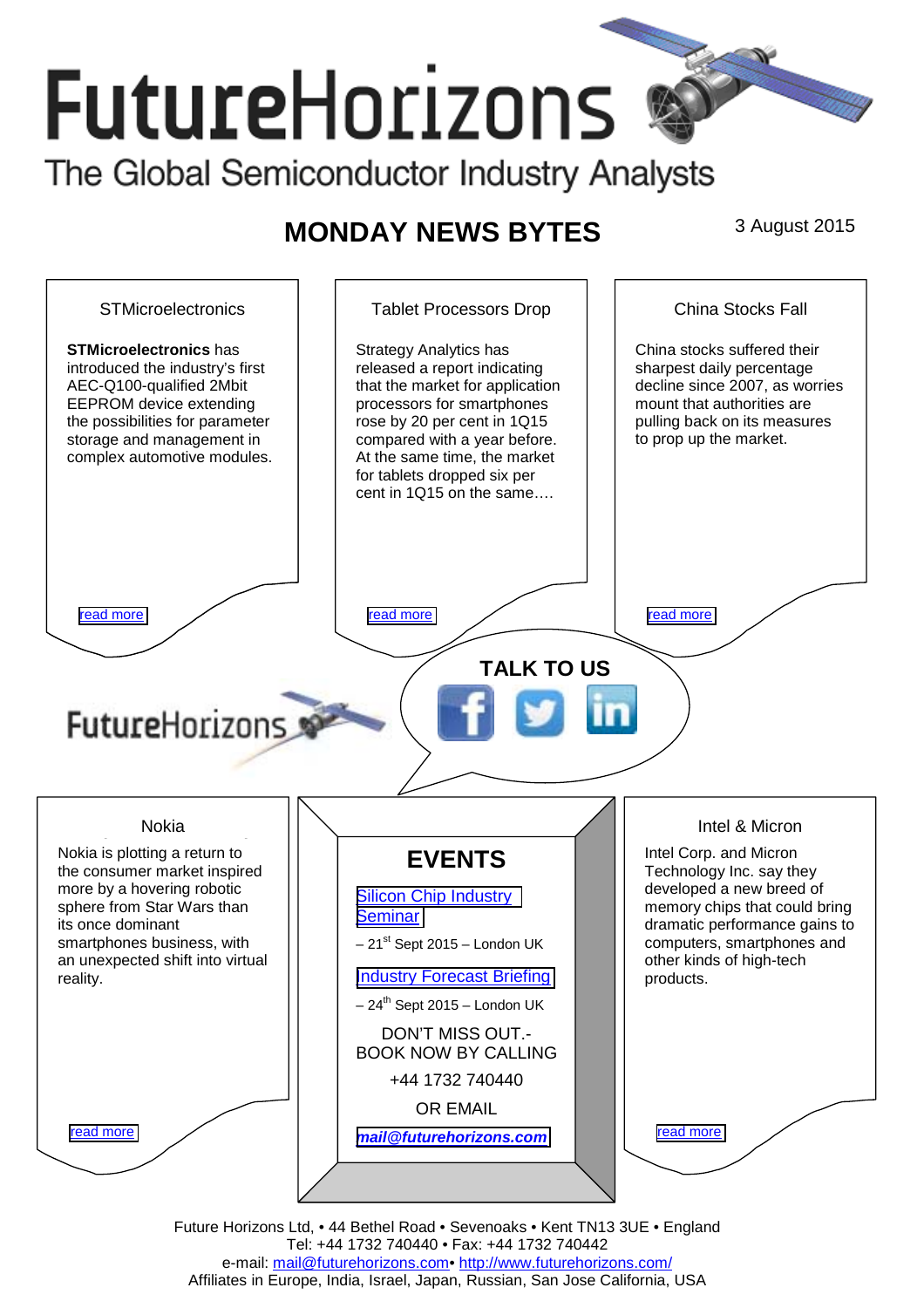#### <span id="page-1-0"></span>*World's First Automotive-Qualified 2Mbit EEPROM from STMicroelectronics Helps Make Cars Greener and Safer*

STMicroelectronics has introduced the industry's first AEC-Q100-qualified 2Mbit EEPROM device extending the possibilities for parameter storage and management in complex automotive modules.

New advanced applications such as hybrid, electric, or high-power truck engines require extensive use of various parameters, including the information on air volume, fuel injection, exhaust, or battery charge, to maximize power-conversion efficiency for greener driving. Similarly, automotive-safety applications, such as event recording for airbag or body and braking controllers, increasingly rely on storing and processing large amounts of parametric inputs that include object detection, 3-axis motion, wheel speed, and steering angle.

#### *Tablet Processors Drop As Smartphone Processor Market Rises*

Strategy Analytics has released a report indicating that the market for application processors for smartphones rose by 20 per cent in 1Q15 compared with a year before. At the same time, the market for tablets dropped six per cent in 1Q15 on the same basis, added the market research firm.

Bigger smartphone displays and the creation of the so-called phablet product category are one explanation of the contrasting fortunes compared with the tablet processor market, which would then depend on how phablets are classified.

The 20 per cent annual growth took the smartphone application processor market up to a quarterly value of \$5.3 billion. The top five vendors were ranked in order Qualcomm, Apple, MediaTek, Samsung and Spreadtrum. Qualcomm led the market with 47 per cent revenue share, followed by Apple with 16 per cent and MediaTek with 15 per cent.

### *China Stocks Suffer Sharpest Daily Fall Since 2007*

China stocks suffered their sharpest daily percentage decline since 2007, as worries mount that authorities are pulling back on its measures to prop up the market.

The Shanghai Composite Index ended down 8.5% at 3725.56, its second-straight day of losses and worst daily percentage fall since February 27, 2007. China's main index is up 6% from its recent low on July 8, but still off 28% from its high in June.

The smaller Shenzhen Composite fell 7% to 2160.09 and the small-cap ChiNext Closed 7.4% Lower at 2683.45

Analysts say the selling came as investors fear the government is curbing it's buying of blue-chip stocks and could even be testing whether the market can support itself.

#### *Nokia Returns To Consumer Tech With Virtual Reality Camera*

Nokia is plotting a return to the consumer market inspired more by a hovering robotic sphere from Star Wars than its once dominant smartphones business, with an unexpected shift into virtual reality.

The Finnish technology group will on Wednesday reveal plans to enter the market for virtual reality games and entertainment with the world's first real-time professional production equipment to make immersive films, TV and games.

The spherical Ozo camera will be the first in a portfolio of media equipment and services. "This is the rebirth of Nokia, which we have seen so many times in its 150-year history," said Ramzi Haidamus, president of Nokia Technologies, the company's Silicon Valley-based unit.